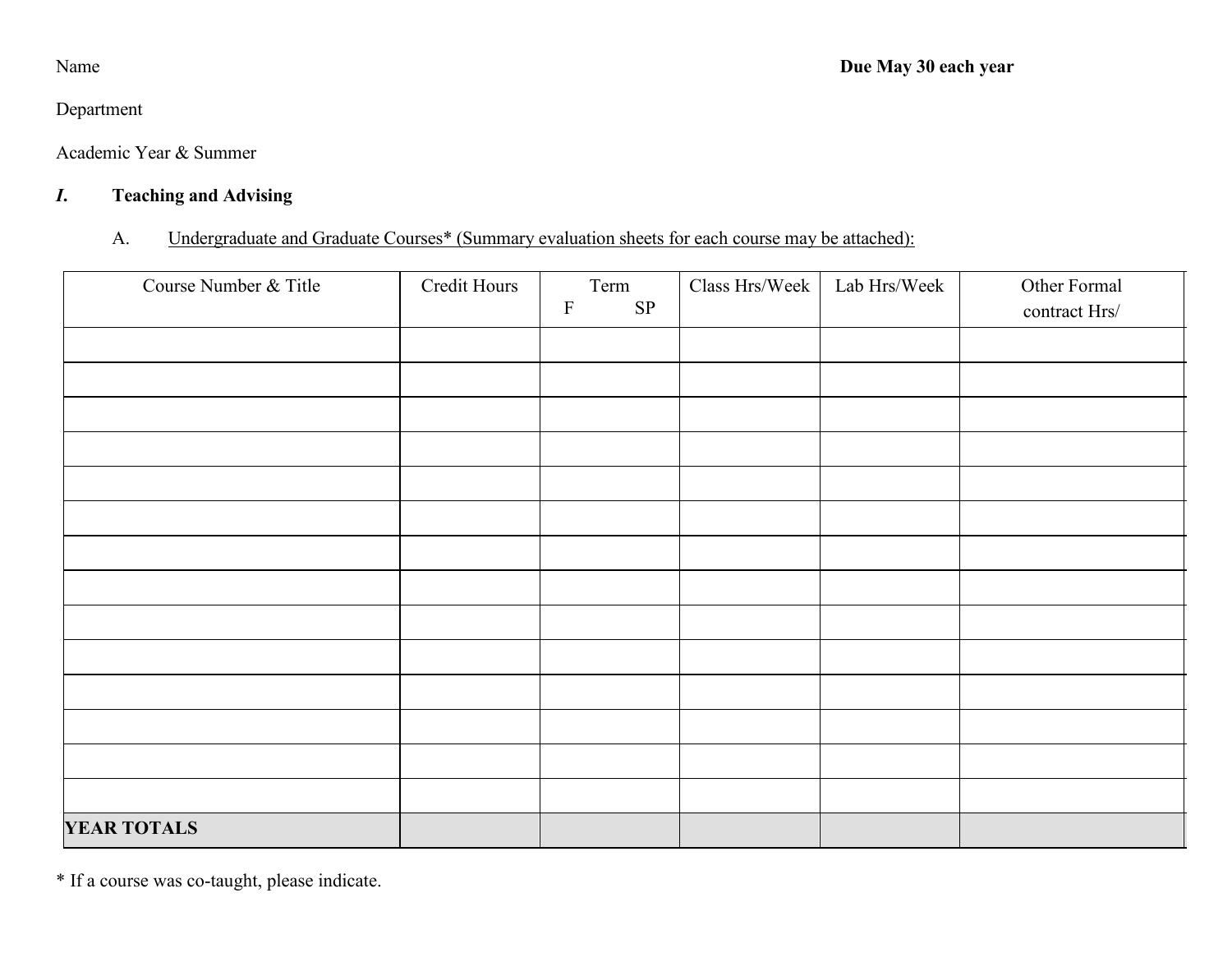#### B. Directed Activities in the Undergraduate Program (Independent Study, X-hours, Fieldwork, Student Teaching Supervision, Internship, Practicum)

| Student     | Topic | Course Number | Credit Hours |
|-------------|-------|---------------|--------------|
|             |       |               |              |
|             |       |               |              |
|             |       |               |              |
|             |       |               |              |
|             |       |               |              |
|             |       |               |              |
|             |       |               |              |
|             |       |               |              |
|             |       |               |              |
|             |       |               |              |
|             |       |               |              |
|             |       |               |              |
|             |       |               |              |
|             |       |               |              |
|             |       |               |              |
|             |       |               |              |
|             |       |               |              |
| YEAR TOTALS |       |               |              |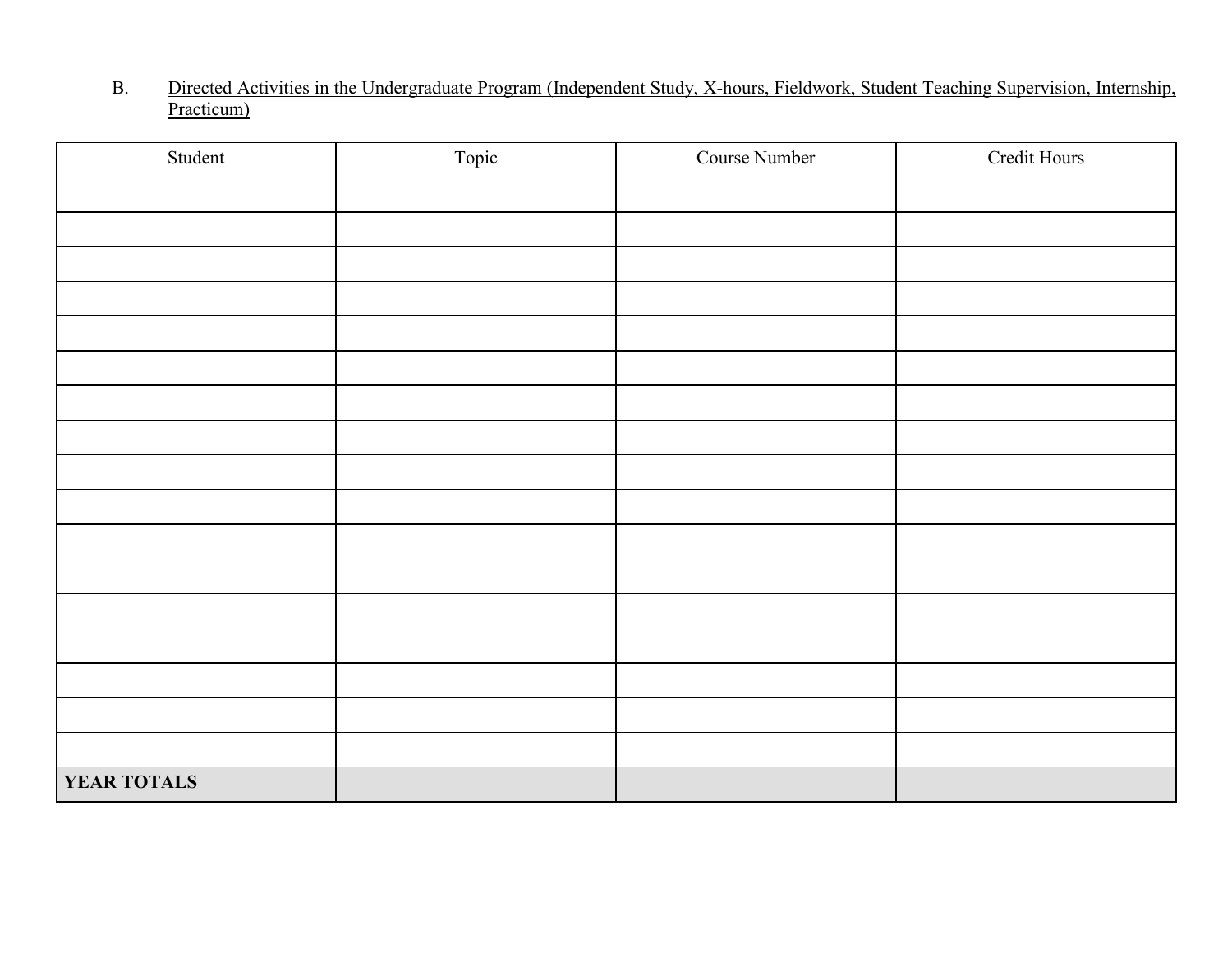## C. Directed Activities in the Graduate Program (Thesis supervision, Independent Research, Internship)

| Student            | Topic | Thesis Adviser | Thesis Committee | Fieldwork |
|--------------------|-------|----------------|------------------|-----------|
|                    |       |                |                  |           |
|                    |       |                |                  |           |
|                    |       |                |                  |           |
|                    |       |                |                  |           |
|                    |       |                |                  |           |
|                    |       |                |                  |           |
|                    |       |                |                  |           |
|                    |       |                |                  |           |
|                    |       |                |                  |           |
|                    |       |                |                  |           |
| <b>YEAR TOTALS</b> |       |                |                  |           |

## D. Academic Advising

List the number of students in each class:

| Freshmen: | Sophomores: |
|-----------|-------------|
| Juniors:  | Seniors:    |
| Graduate: | Non-degree: |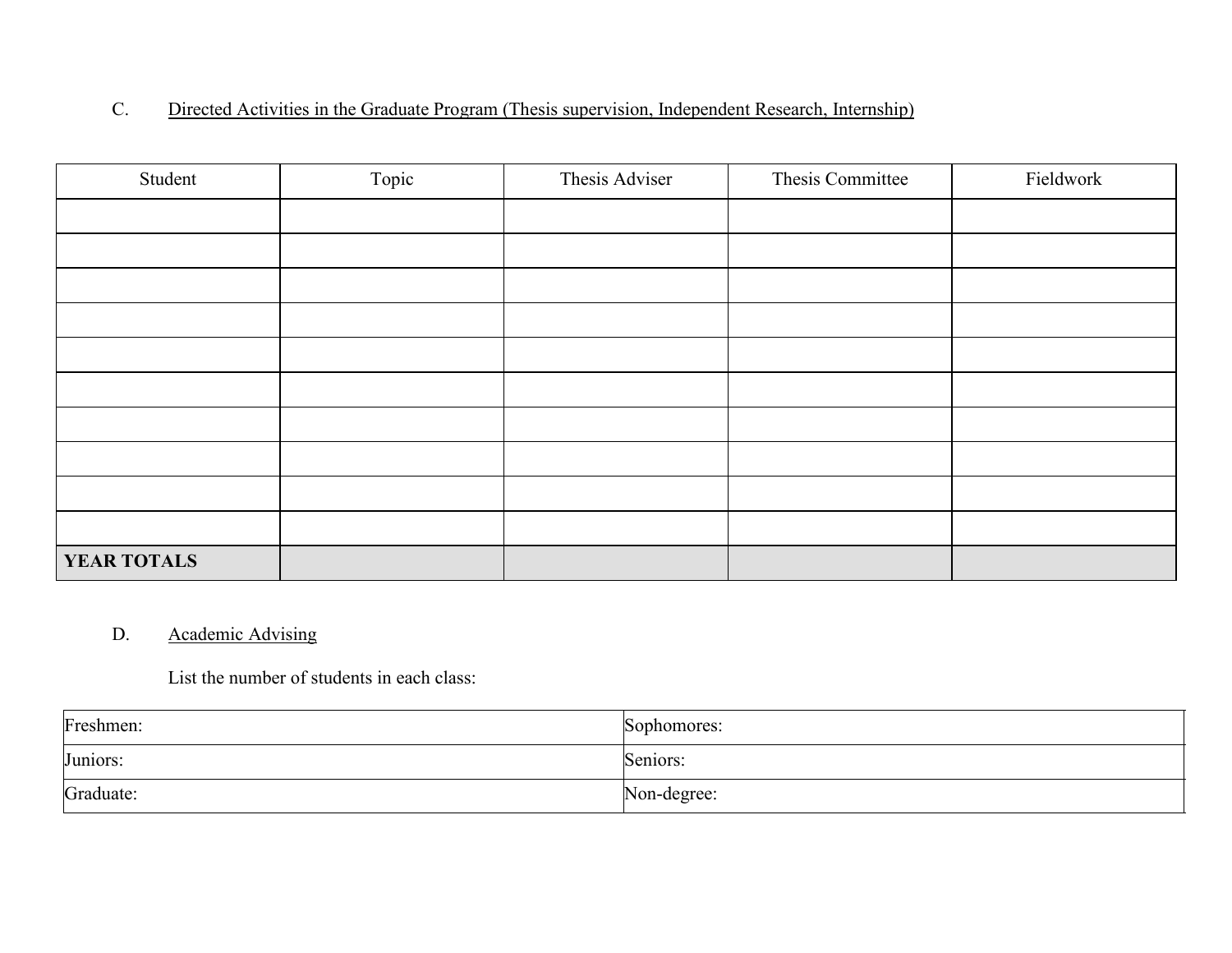#### E. Course and/or Curriculum Development

List all courses taught for the first time during the past academic year, any courses now being developed, and other curricular contributions.

## F. Guest Lectures in Classes and Demonstrations

#### **II. Scholarship and Professional Development**

List activities related to professional development, such as books, articles, or reviews published, accepted for publication, circulating, or in preparation; recitals, artistic exhibitions, grants, and fellowships; papers read at conferences, conventions, or other professional meetings; memberships and offices in scholarly or professional organizations; workshops, institutes, or conferences attended.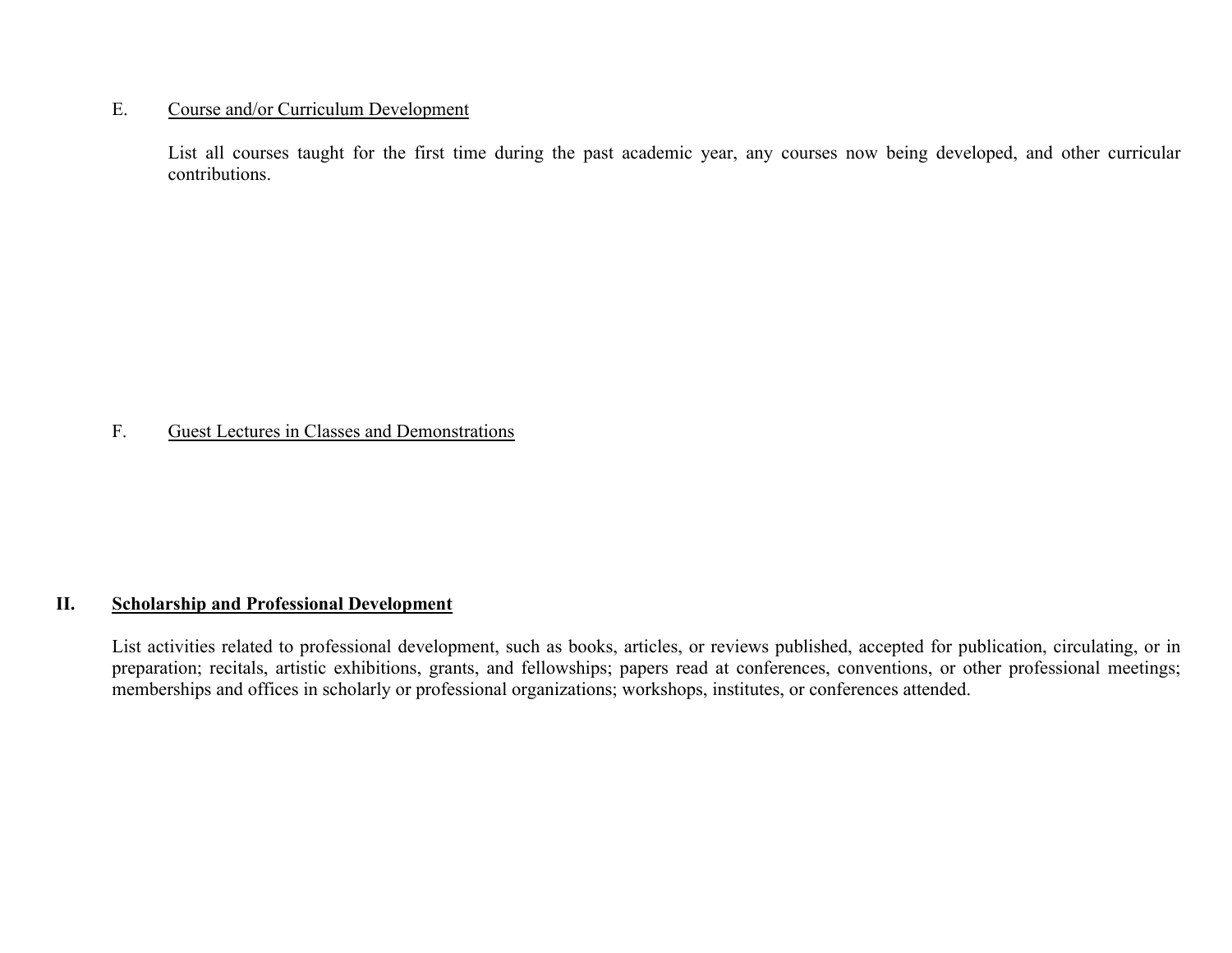## **III. Service to the College and the Community**

A. List all College Committees, task forces, ad hoc groups on which you served including advising of student organizations, etc. (specify member or chair)

B. Service to Hood College (including admissions and special events, scholarship review, developing campus projects, directing programs, chairing departments, field trips, etc.)

C. Service to the external community related to your academic interests (including speeches and presentations to local and regional organizations, review panels, consultant services, etc.)

D. Other Community Involvement